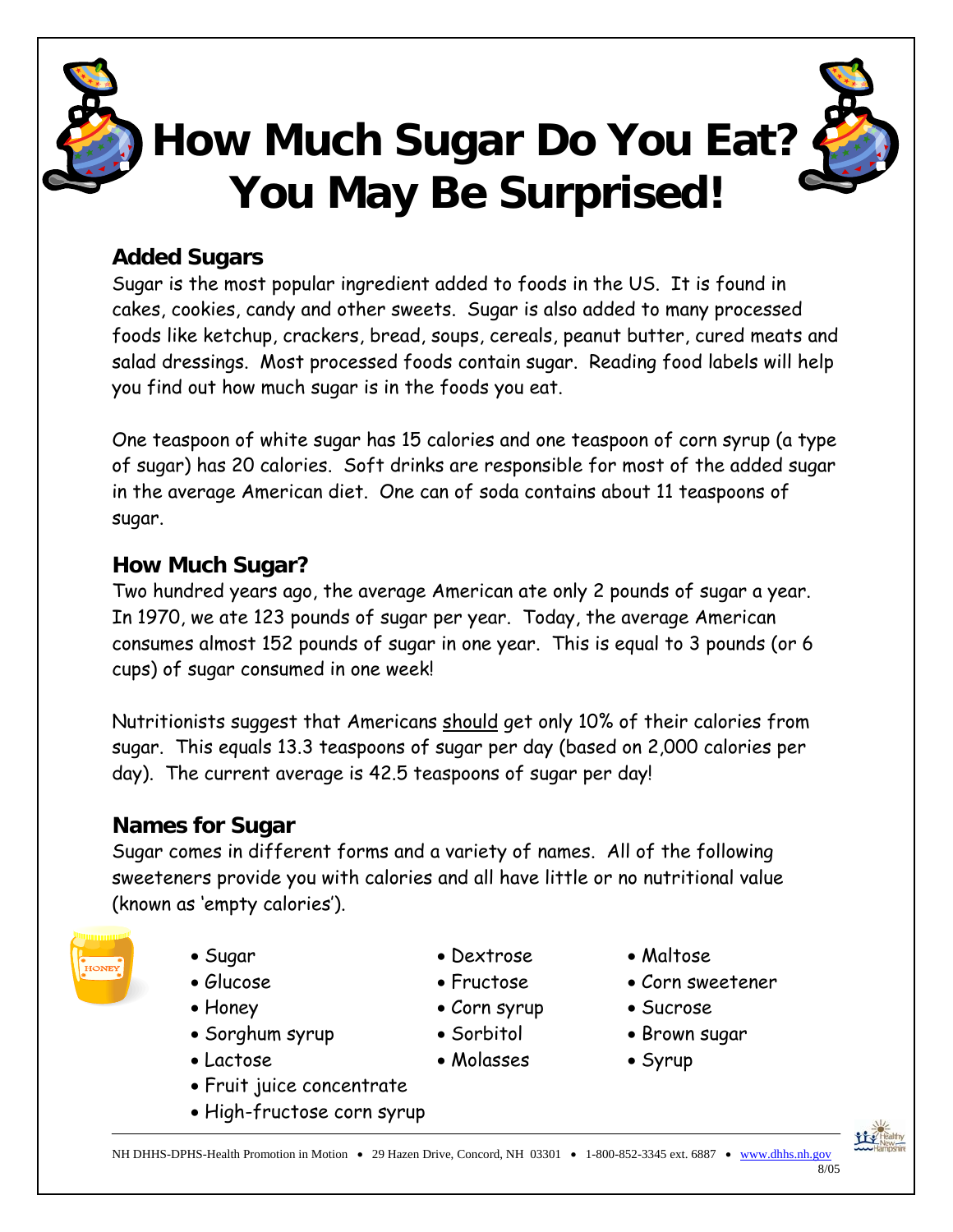

#### **Why Eat Less Sugar?**

A two ounce chocolate bar has 30 grams of sugar and the same calories as three medium bananas! The bananas are low in fat, high in vitamins and minerals and are fiber-rich. Bananas contain no sugar and will make you feel full longer than a candy bar.

#### **About Fat-Free Snacks**

Fat-free cakes, cookies and ice cream may have as much or more added sugar than non-fat-free options. When fat is removed sugar is often added for flavor. These "fat-free" snacks can be high in calories. "Fat-free" on the package does NOT mean "calorie or sugar-free."



\*(Based on a 150-160 pound person. A lighter person will burn fewer calories, a heavier person will burn more calories)



8/05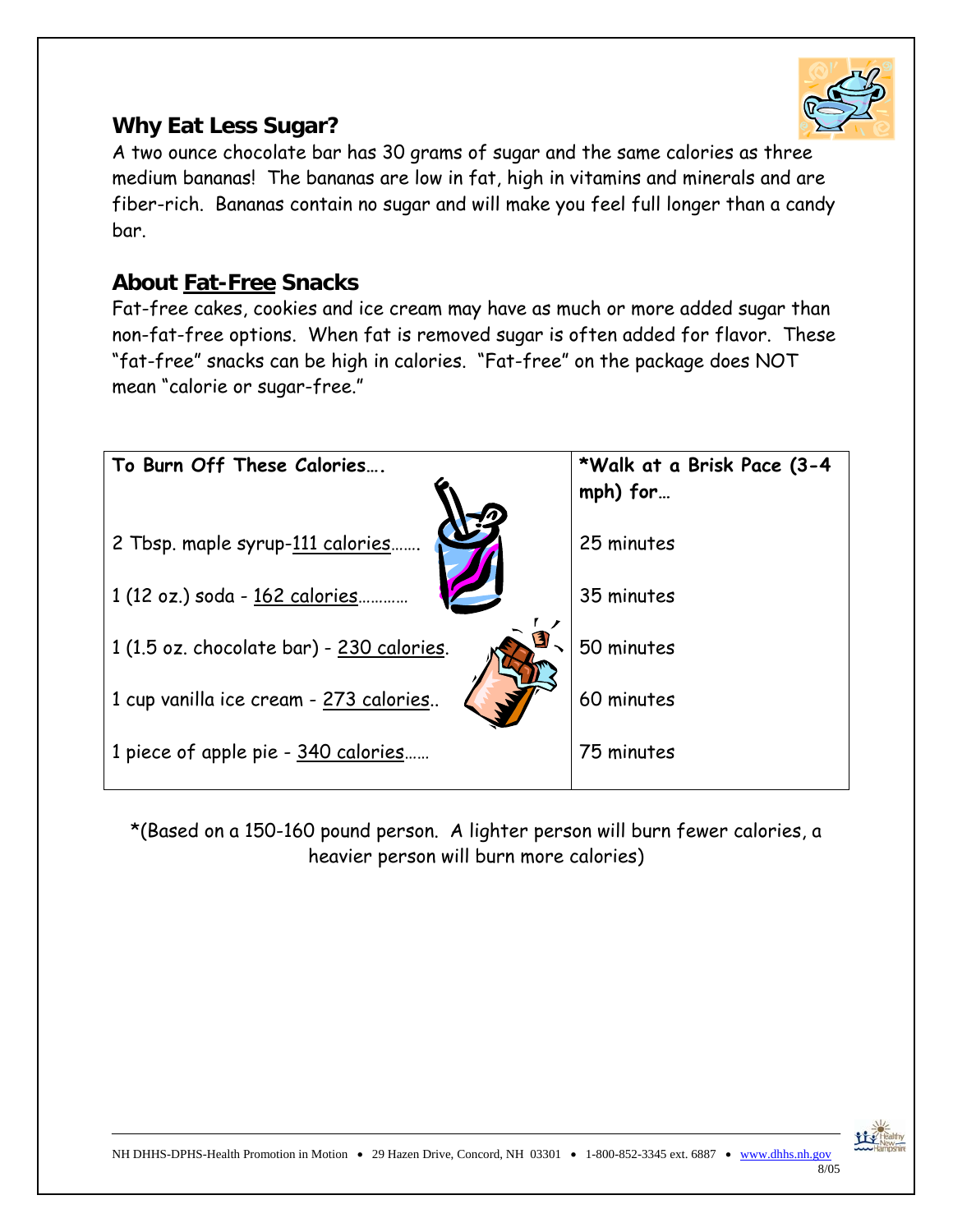



NH DHHS-DPHS-Health Promotion in Motion • 29 Hazen Drive, Concord, NH 03301 • 1-800-852-3345 ext. 6887 • www.dhhs.nh.gov

8/05